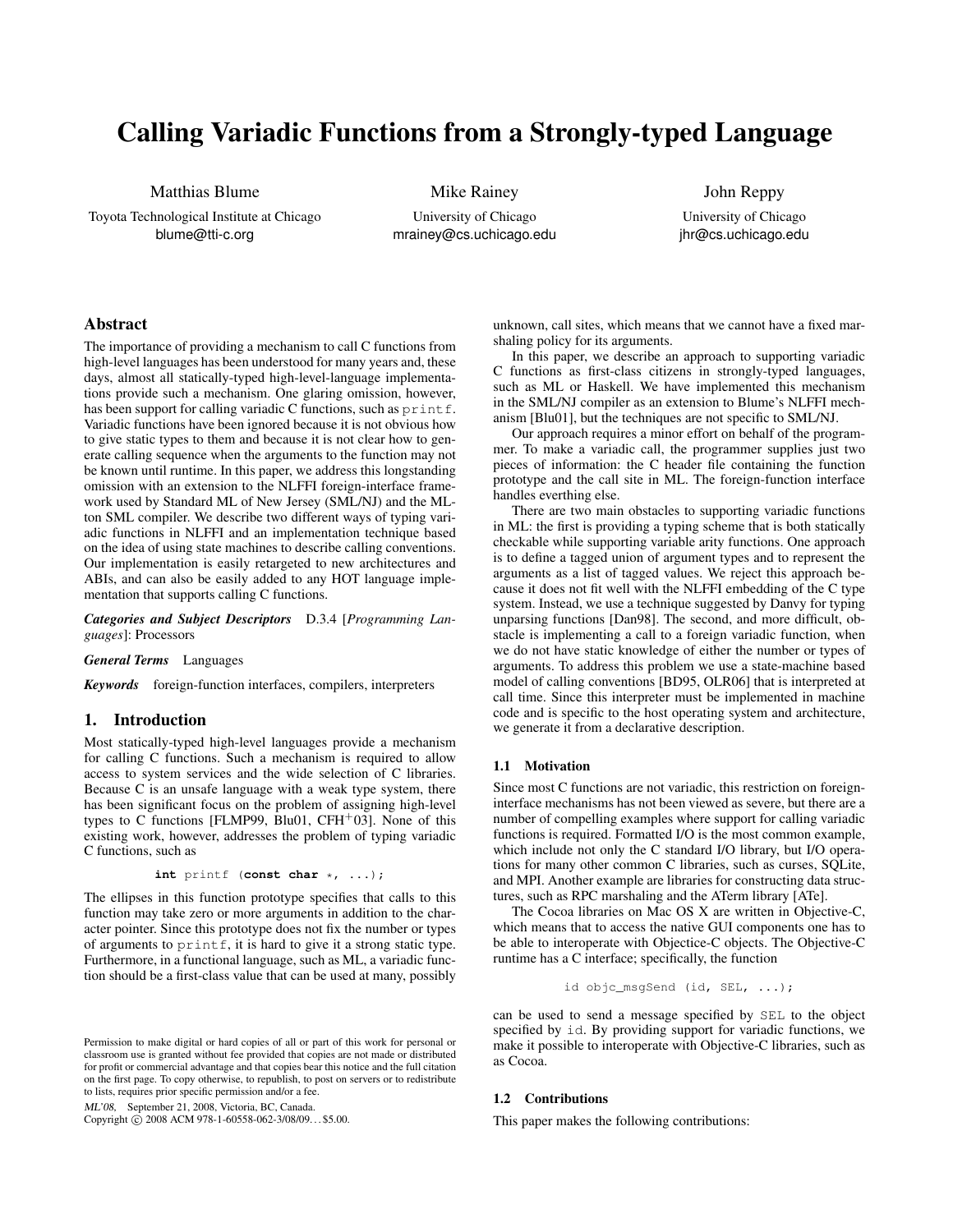- Our design enables a concise implementation, and as a consequence provides new justification for fully supporting variadic functions in a foreign-function mechanism.
- We describe how to handle the static typing of variadic functions in the NLFFI type framework.
- We describe an interpreter for generating the calling sequences for variadic functions.
- Our implementation isolates machine dependencies in a declarative specification of the calling convention and uses the ML-Risc code-generation framework to generate the interpreter from a single portable source code.
- The generated interpreter is an assembly program with C calling conventions that can be compiled and linked into other language implementations.

#### 1.3 Roadmap

The rest of the paper is organized as follows. In the next section, we review the way in which NLFFI embeds the C type system into the ML type system. Then in Section 3, we describe two approaches to typing variadic functions in NLFFI. Sections 4 through 7 describe the implementation of variadic calls. We then discuss related work in Section 8 and conclude in Section 9.

# 2. NLFFI

NLFFI [Blu01] is a foreign function interface for Standard ML. It was originally developed for the SML/NJ compiler and has subsequently been adapted to work with MLton as well. The main design principle behind NLFFI is to follow the idea of *data-level interoperability* [FPR00, FPR01]. This principle means that all C types and interfaces are made directly available to the highlevel language by presenting them as values of various *abstract types*. These abstract types come equipped with operations that closely correspond to syntactic constructs of the C language. As a result, access to all C data can be done directly from the high-level language, and there never is any need for writing low-level "glue" code that deals with data bit-level data representation, marshaling of function arguments and results, *etc.*

The ML-side type structure of these C-level data and operations have been carefully designed in such a way that the ML type system effectively enforces the same rules that would normally be enforced by a C compiler. (Thus the choice of the acronym "NLFFI," which stands for *no longer foreign function interface*, a pun which is meant to express that the rules of the "foreign" language are "natively" expressed and enforced by the type system of the high-level language.)

Notice that NLFFI does not attempt to unify ML-side representatives of C types with commonly available ML types, even where naively this would seem to make sense. For example, the C type double is not represented by the ML type real (or, even better, Real64.real). Instead, there is a new abstract type C.double for which NLFFI provides conversion routines to and from ML's real. In short, the philosophy is to keep the two type worlds separate, but to also provide all necessary tools that make it possible to write the code that mediates between these worlds directly in the high-level language itself. One main advantage of this design is that it fully separates the foreign interface from implementation details of the high-level language, in particular the problem of data representation.

NLFFI consists of two main parts.

• The first part is a library implementing the "fixed" part of the interface, *i.e.*, the part that corresponds to predefined types, type constructors, and operations of the C language. A prime

example of such a fixed type constructor is C's star  $(\star)$ , a unary type constructor taking a type T to the type of pointers to T. Examples of fixed operations are C's *address-of* operator (&) and C's pointer-dereferencing operator (also written \*).

- The second part is a tool (called  $m1-n1ffigen$ ) for converting C interfaces containing type definitions as well as functionand variable declarations into a corresponding ML interface. This tool parses an actual C source or header file and uses the front-end of a C compiler (implemented using SML/NJ's CKit  $Library<sup>1</sup>$ ) to extract the necessary information for constructing the ML equivalent of the interface. Among other administrative issues, the tool performs two important sub-tasks.
	- It creates new ML-side abstract types representing freshly declared C-side struct and union-types.
	- It also issues special (non-standard) ML code that the ML compiler later uses to generate calling sequences for every function prototype encountered within the C interface.

*Example:* Suppose a C header file contains the following two declarations:

```
extern double sin (double);
extern double atan2 (double, double);
```
For these two function declarations,  $m1-n1ff$ igen produces two ML structures, named F\_sin and F\_atan2, respectively. Among other things, each of the structures contains a value component  $f$ ptr representing the C function pointer to the respective C function.<sup>2</sup> In particular, we have the following specifications:

```
val F_sin.fptr : unit ->
       (C.double -> C.double) C.fptr
val F_atan2.fptr : unit ->
       (C.double * C.double -> C.double) C.fptr
```
For each fptr, NLFFI provides a wrapper (named f) as a convenience, since the by far most common use is that of actually invoking the underlying function. The wrapper includes built-in conversions from and to ML's native types, so that we would see the following specifications:

```
val F_sin.f : Real64.real -> Real64.real
val F_atan2.f : Real64.real * Real64.real
       -> Real64.real
```
# 3. NLFFI and variadic functions

The creation of calling sequences specific to function prototypes in the C interface works only for "fixed" prototypes, *i.e.*, those not making use of C's *ellipsis* notation. In the case of variadic calls, it is not the prototype but the call site that determines the calling sequence. Thus, NLFFI's approach, which is based on using C-side type information, breaks down at this point.

As a result, NLFFI — like most of its foreign-function interface brethren — has punted on the issue of variadic C functions. In this paper, we explain how we have rectified this situation.

#### 3.1 Call site specific type information

The type of a variadic C function does not fully specify how it can be used. The details are left to each individual call site and must be harvested there in order to generate the correct calling sequence that adheres to the calling conventions. In a sense, we can think of variadic C functions as being *ad-hoc polymorphic*, since the code to be generated is determined by a process similar to overloading resolution.

<sup>&</sup>lt;sup>1</sup> The CKit Library is available from smlnj.org.

 $2$ The fptr values are actually suspensions, since access to the underlying C values goes through a dynamic linking layer.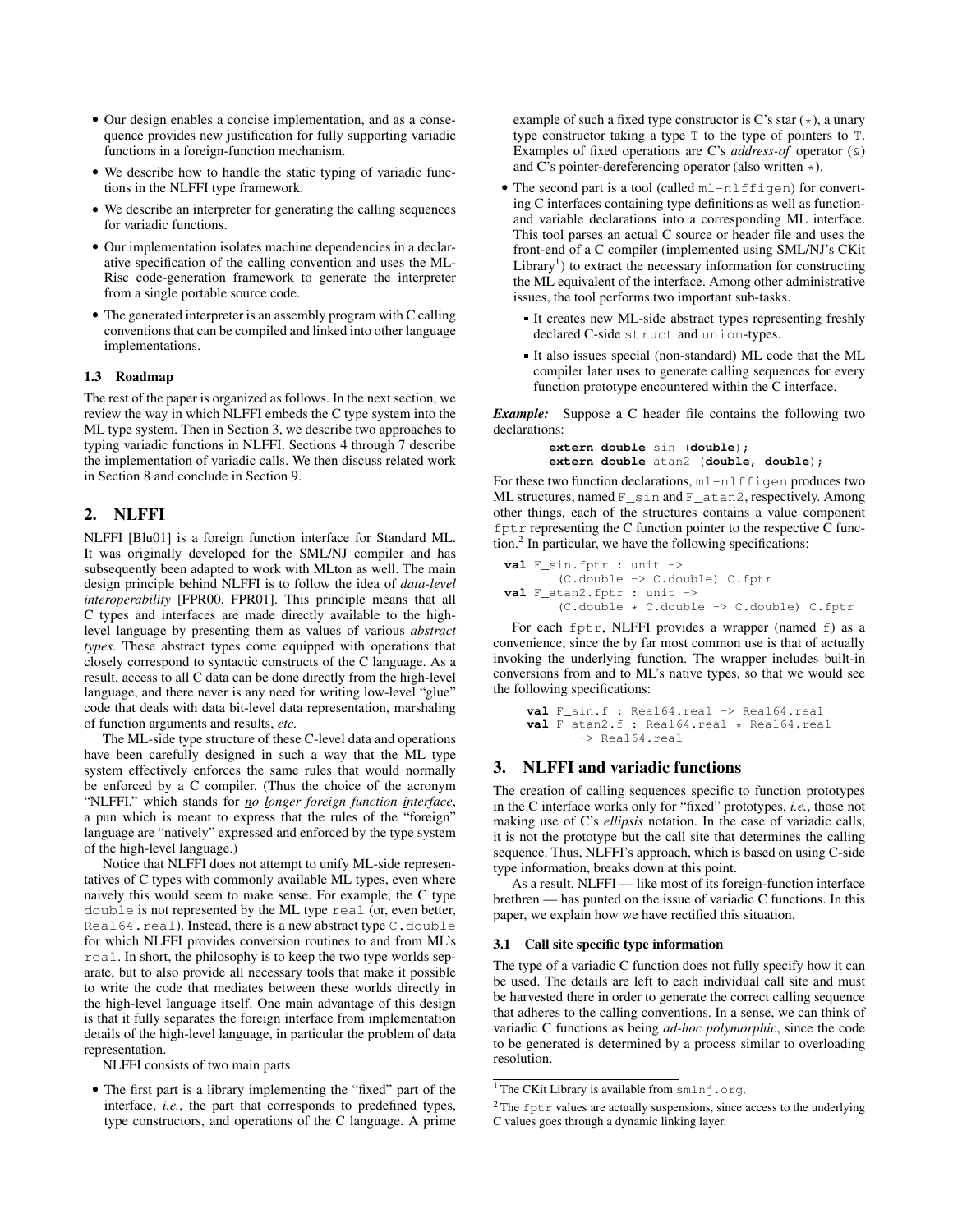The SML language does not provide support for programmerdeclared overloading, which makes it difficult to mirror the behavior of C directly, but one might imagine that it would be possible to (ab)use SML's *parametric* polymorphism. For example, printf could be considered to have the type

$$
val print f : string \rightarrow 'a \rightarrow int
$$

The type string represents the fixed (*i.e.*, statically known) portion of the argument list, while the universally quantified type variable 'a represents the variable portion, corresponding to printf's C prototype.

$$
\text{int print} \text{ (const char } \star, \ldots);
$$

Each call site would instantiate 'a to a particular ground type, which would then serve as the basis for determining the correct calling sequence to be used at that site. For example, a call with two arguments, a real and a int could simply be.

$$
printf''x = \ddot{d}y = \ddot{f}''
$$
 (3, Math.pi)

Here  $'$  a is instantiated to real  $*$  int, and the SML compiler could make use of this information to generate the same calling sequence that a C compiler would generate for

$$
\text{print f } ("x=\& d y=\& f", 3, M_PI);
$$

Unfortunately, this technique would not work robustly, because in some sense the SML type system is too flexible. For example, it lets us write code of the form.

**fun** myprintf fmt args = printf ("\*\* " ˆ fmt) args

Here, the calling sequence for the foreign call of printf would not be determined by *its own* call site, but by that of the surrounding  $\eta$ -wrapper myprintf, which itself is not a foreign function. Allowing such things to happen seems to be in the spirit of the rest of the language, but going down this path makes the treatment of variadic foreign calls pervasive throughout large parts of the implementation or else requires whole-program analysis. These solutions seem far too complicated to be worth the effort of designing and implementing. Another solution is to force each call site of a variadic foreign function to fully instantiate the type of its argument. We reject this approach as well, since it would require a significant change of the SML type system, as the polymorphism in the type of printf would have to be distinguished from the polymorphism in the type of native SML values.

#### 3.2 Tagged argument lists

Since it seems difficult to harvest enough static information at the call site of a foreign function, we adopt a more dynamic approach: arguments of a variadic call are given as a sequence, for example a list of SML values. Since the SML type system insists on homogeneous sequences, this requires that each argument be injected into some sort of universal type. The standard technique is to define a datatype that has one variant for each possible argument type.

Unfortunately, NLFFI provides an infinitely large family of possible argument types (just like the C type system does). There are int, double,  $int*,$  double\*,  $int*,$  double\*\*, and so forth. Of course, as far as calling conventions are concerned, it is not really necessary to distinguish between different pointer types as they all get represented identically as machine addresses. NLFFI itself represents all pointers as such addresses, it merely "dresses them up" as different abstract types using the technique of phantom types. Thus, instead of using an explicit datatype, we can define an abstract type arg and provide a set of injection functions. Some of the injection functions, for example that for pointers, are polymorphic and work on entire families of types.

```
type arg
val sint_arg : C.sint -> arg
...
val double_arg : C.double -> arg
val ptr_arg : 'o ptr -> arg
```
Variadic calls then take concrete lists of abstract args. For example, the above call of printf becomes.

> printf "x=%d y=%f" [C.sint\_arg 3, C.double\_arg Math.pi]

### 3.3 Danvy-style typing

Instead of using a concrete list of args which requires explicit injection of every value into the arg type, it is also possible to employ a design that syntactically separates a specification of the type sequence from the list of values. The trick is to use a variant of Danvy's technique for statically typing  $\text{print}$  f in SML [Dan98].<sup>3</sup>

Suppose a particular call site of a variadic function that returns a value of type  $t_r$  provides arguments of types  $t_1, \ldots, t_n$ . We capture this fact using an abstract type constructor va\_sig which is instantiated to type  $(t_1 \rightarrow \cdots \rightarrow t_n \rightarrow t_r)$  va\_sig. Let  $t_1, \ldots, t_i$  with  $i \leq n$  be a segment of the type list in such a variadic signature. Borrowing the technique of *difference lists* from logic programming, this sequence can be expressed as a pair  $(t_1 \rightarrow$  $\cdots$   $\rightarrow$   $t_i$   $\rightarrow$  'a, 'a), where 'a is a type variable. For this purpose the NLFFI interface provides the two-argument type constructor vargs. We want to be able to combine a partial argument specification of type

$$
(t_1 \rightarrow \cdots \rightarrow t_i \rightarrow 'a, 'a) \text{ vargs}
$$

with a specification of type

$$
(t_{i+1} \rightarrow \cdots \rightarrow t_n \rightarrow 'b, 'b) \text{ vargs}
$$

to form a specification of type

$$
(t_1 \rightarrow \cdots \rightarrow t_n \rightarrow 'b, 'b) \text{ vargs}
$$

If  $('a, 'b)$  vargs is defined to be the type of functions from 'b va\_sig to 'a va\_sig, then this is conveniently achieved by SML's predefined function composition combinator **o**. The identity function va\_none serves as the neutral element and represents an empty sequence of arguments. Ultimately, the values of type vargs are constructed from primitive single-argument specifications of type ('e, 'r) varg. Since this is defined to be synonymous with  $('e \rightarrow 'a, 'a)$  vargs, each primitive specification adds one curried argument to the overall signature.

```
type 'a va_sig
type ('a, 'b) vargs = 'b va_sig -> 'a va_sig
type ('e, 'a) varg = ('e -> 'a, 'a) vargs
val va_none : ('a, 'a) vargs
```
For each NLFFI type or type family there is one value of type varg:

```
val va_sint : (sint, 'a) varg
...
val va_double : (double, 'a) varg
val va_ptr : ('o ptr, 'a) varg
```
Each of these values corresponds to one of the above-mentioned injection functions into the arg type. For convenience, our interface also provides argument combinators with built-in conversions from native ML types.

```
val va_ml_int : (Int32.int, 'a) varg
...
val va_ml_double : (Real64.real, 'a) varg
```
<sup>3</sup> Unlike OCaml's format mechanism, Danvy's solution relies just on the basic principles of the ML type- and module system and does not require any special compiler support. As a result, it is less ad-hoc and easily generalizes to arbitrary situations that deal with variadic calls.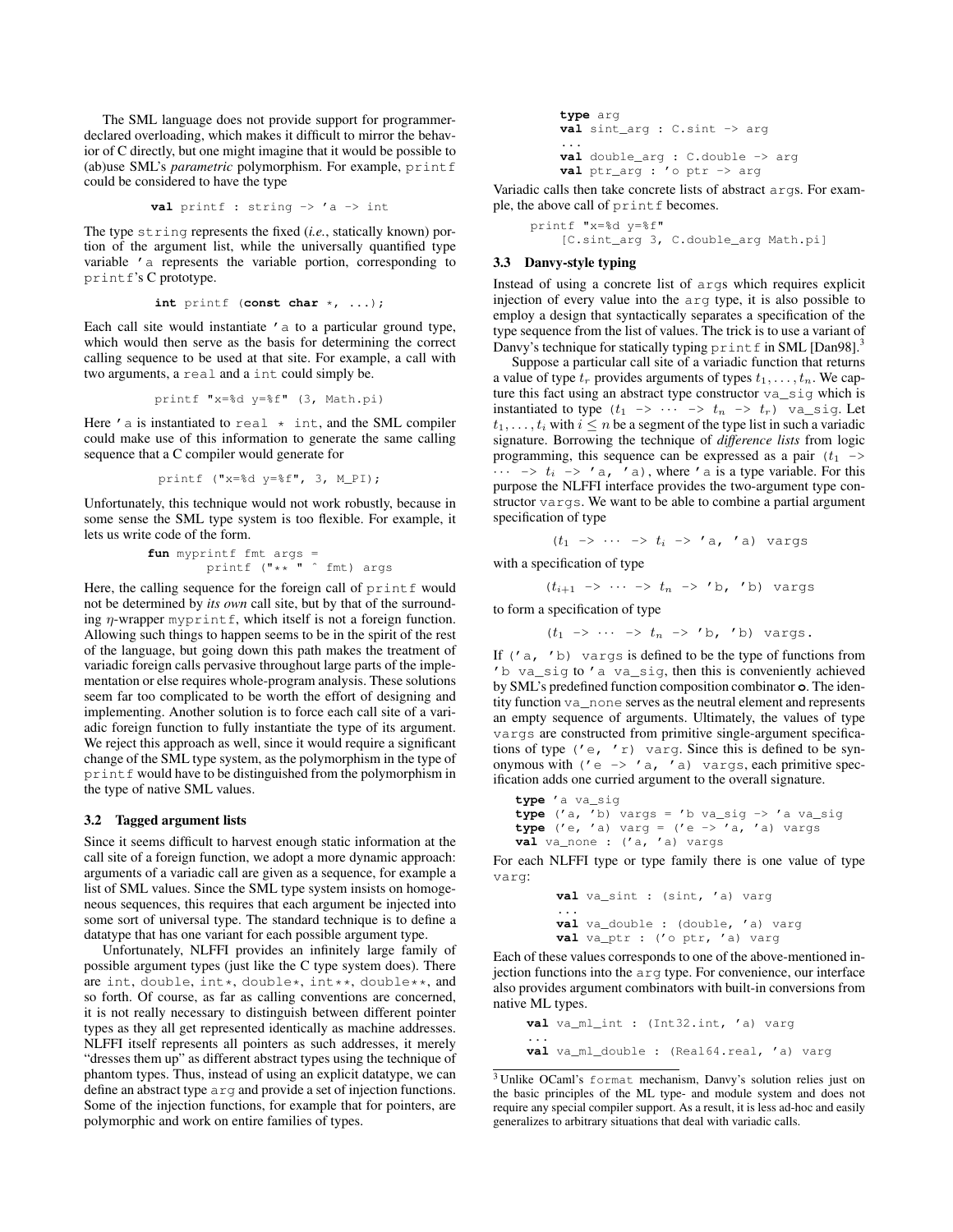Notice that since type va\_sig is abstract, all vargs values that can ever be constructed have types of the form  $(t_1 \rightarrow \cdots \rightarrow t_n \rightarrow$ 'a, 'a) vargs. As explained above, the type variable 'a can be further instantiated to extend the list of arguments on the right. In a complete argument specification (*i.e.*, one that is being presented to va\_call, see below), 'a represents the return type.

A variadic function takes its arguments in two parts: a fixed one (corresponding to the portion before the ellipsis in the C prototype) and a variable one (corresponding to the ellipsis itself). To express this, NLFFI defines an abstract type constructor and a function for dispatching calls.

```
type ('f, 'r) va_fptr
val va_call : ('f, 'r) va_fptr ->
                    ('a, 'r) vargs \rightarrow 'f \rightarrow 'a
```
A value of type  $('f, 'r)$  va\_fptr represents a variadic function with fixed arguments of type 'f and a result of type 'r. The variable part of the argument list is not mentioned here, since it is chosen on a per-call basis.

The first argument to va\_call is a pointer to the function to be called. The corresponding specification of the variable part of the arguments is given as the second curried argument. Recall that its type has the form  $(t_1 \rightarrow \cdots t_n \rightarrow 'r, 'r)$  vargs where  $t_1, \ldots, t_n$  are the types of the individual values within the variable portion of the argument list.

The signature of  $va\_call$  forces 'r to match the overall result type. Therefore, if f has type  $(t_f, t_r)$  va\_fptr and spec has type  $(t_1 \rightarrow \cdots \rightarrow t_n \rightarrow 'r, 'r)$  vargs, then the type of the call va\_call f spec has the type  $t_f \to t_1 \to \cdots \to t_n \to t_r$ , which is exactly what we desire.

In our running example, the va\_fptr value representing printf would have the following type:

**val** printf : (string, sint) va\_fptr

A use of printf with an int and a double argument then looks like this.

```
va_call printf (va_ml_sint o va_ml_double)
        "x=%d y=%f" 3 Math.pi
```
In other words, the instantiated  $print$  (without its arguments) has the following type.

```
va_call printf (va_ml_sint o va_ml_double) :
      string -> Int32.int -> Real64.real -> sint
```
#### 3.4 Implementation of the Danvy-style abstract interface

The abstract interface described above does not commit to a particular representation of its abstract type constructors. One simple strategy is to fall back to a representation of argument lists as list of tagged unions — at least internally. $5$ 

Danvy's approach is to make use of *continuation-passing* style in the implementation of the interface. In particular, type 'a va\_sig is the type of continuations that expect a list of arguments (in NLFFI's internal representation) and map it to a result of type 'a.

```
datatype arg
   = SINT_ARG of internal_sint
     ...
   | DOUBLE_ARG of internal_double
   | PTR_ARG of internal_addr
type 'a va_sig = arg list -> 'a
type ('a, 'b) vargs = 'b va_sig -> 'a va_sig
type('e, 'a) varq = ('e -> 'a, 'a) varqfun va_none s = s
```
Each predefined value of type varg adds one argument and arranges for it to be pushed onto the list of tagged values collected so far.

```
fun va_sint k l i = k (SINT_ARG i :: 1)
...
fun va double k l d = k (DOUBLE ARG d :: 1)
{\bf fun} va_ptr k l p = k (PTR_ARG p :: 1)
```
Variadic function values are represented by closures that take two arguments: the fixed portion of the arguments and the variable portion represented as a list of arg values. When such a closure is invoked, it combines fixed and variable portions into a single arg list that is suitable for being used by the low-level mechanism for dispatching a C call. Function va\_call receives such a closure together with its varargs specification as well as its fixed arguments. It then "runs" the specification, causing it to pick up the variable portion as additional curried arguments. The initial continuation given to the specification receives these variable arguments as a list of arg values. (Notice that the list contains the arguments in reverse order.) At this point va\_call has obtained all the necessary ingredients, so it is now able to invoke the variadic function closure.

```
type ('f, 'a) va_fptr = 'f * arg list -> 'afun va_call f spec fixed =
    spec (fn args => f (fixed, rev args)) []
```
The code for the function closure varies only in the part that marshals the fixed arguments. Therefore, it is generated by the ml-nlffigen tool based on the function's C prototype. For the example of  $print f$ , here is a sketch of what the generated code looks like

```
type c_funptr = internal_addr
val printf_funptr : c_funptr = ...
fun printf_fptr (fixed, vargs) =
    dispatch_lowlevel_call
      (printf_funptr, PTR_ARG fixed :: vargs)
```
The only fixed argument of  $print \in s$  a C string, which means it is a pointer value. Therefore, it gets added to the joint argument list using the PTR\_ARG tag.

We give a detailed description of the implementation of dispatch\_lowlevel\_call, *i.e.*, the technically most difficult part, later in the paper — beginning with Section 4.

#### 3.5 Specialized protocols

In C there is no mechanism that reliably lets a variadic function detect the end of its argument list. To cope with this problem, different commonly used functions use different protocols for communicating this information from the caller to the callee.

For example, printf relies on the format string given as the first and only fixed argument. Format specifications (substrings starting with a %-character) within the format string indicate the number and types of subsequent arguments. In other cases where the type (or at least the representation) within the argument list does not vary, one sometimes relies on passing a special "end marker," *i.e.*, a value that is distinguishable from all possible arguments. In C, such a value is often taken to be NULL. One example for such a function is the Unix execl variant of the exec system call. Another option is to precede the variable part with an integer

<sup>4</sup> This is a slight simplification, as the actual type of the fixed argument would be (schar, ro) obj ptr. This corresponds to C's const char \*.

<sup>5</sup> A more involved approach is to use the interface to drive the *Staged Allocation* machinery (see Section 5) directly, which would make it possible to avoid some intermediate data structures by immediately going to *located arguments* (see Section 6).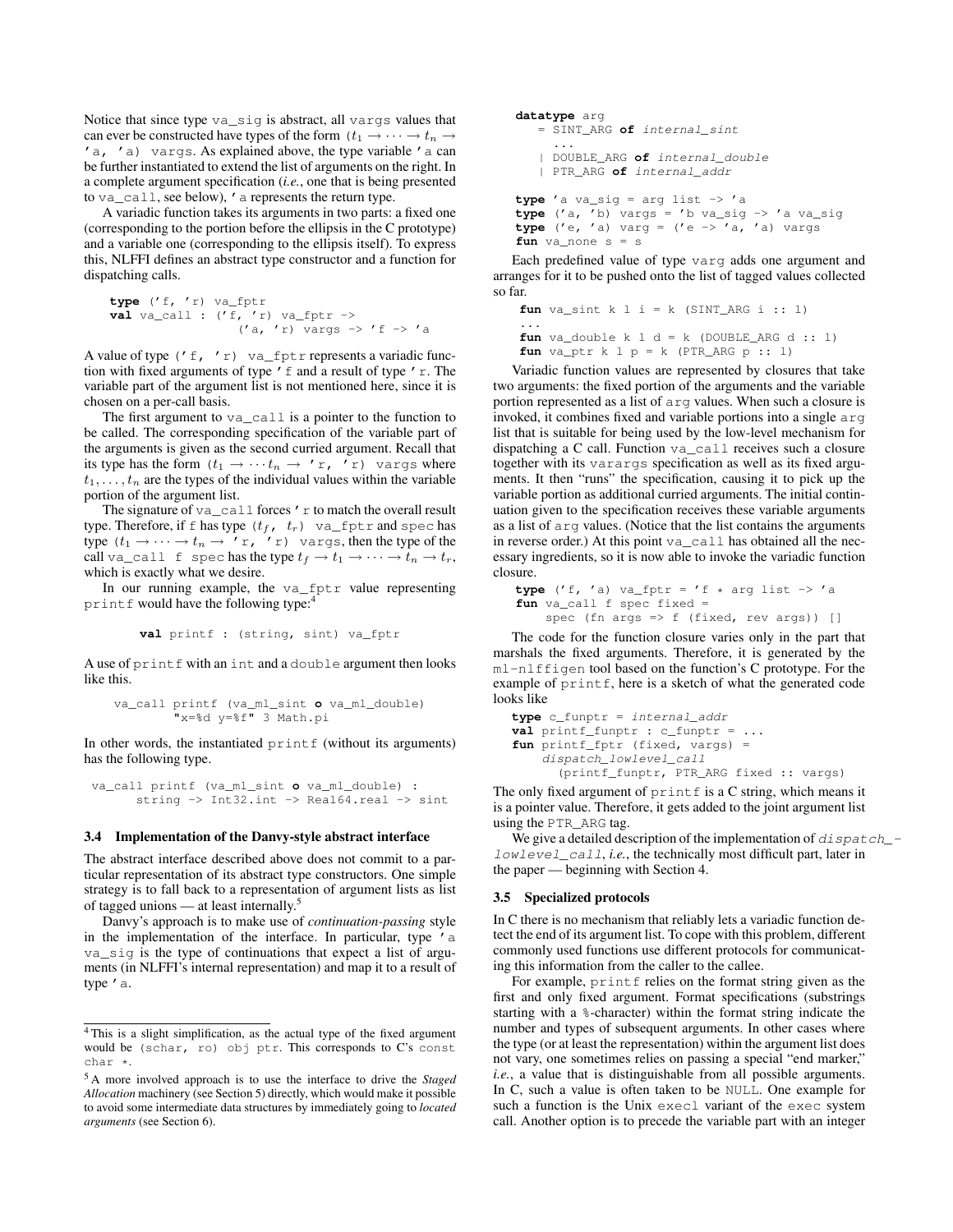argument that specifies the number of values that follow. Other conventions might require arguments to be passed in pairs or other similar patterns.

These protocols are inherently unsafe, since they are designed and implemented in an *ad hoc* fashion, so the compiler does not know about them. More seriously, even if they were known to the compiler, it would often not be possible to statically determine whether the caller has provided correct information.

Although on the ML side we face the same inherent limitations, the programmer can capture some of these protocols by hiding their fragile parts behind abstractions. Implementing such abstractions is quite easy under the list-of-tagged-values design of the interface. We now illustrate how it can be done in the setting of Danvy-style typing. For this we examine three of the cases mentioned above, excluding the  $print$  case since its solution was essentially already given in Danvy's original work [Dan98].

#### Example: end marker

To support the end marker NULL, our interface provides a special combinator va\_null.

```
val va_null : ('a, 'a) vargs
```
Like va\_none it does not alter the type of the curried function. However, it causes a constant value to be passed at the specified position. The low-level implementation of va\_null is straightforward.

$$
fun va\_null k l = k (PTR\_ARG NULL\_const :: l)
$$

This idea can be generalized to provide arbitrary "constant" arguments, *i.e.*, values that are given within the specification itself and which do not have a corresponding curried argument. The combinator va\_const converts a value of type ('e, 'a) varg into a function of type  $' e \rightarrow (' a, ' a)$  vargs:

> **val** va\_const :  $('e, 'a)$  varg  $\rightarrow$  $'e \rightarrow ('a, 'a)$  vargs

The following one-liner implements  $\forall a$  const; we will see a use of it in our last example:

```
fun va_const c x k l = c k l x
```
Now let us use va\_null to guarantee that calls to execl receive the trailing NULL argument.<sup>6</sup> Recall that the C prototype is

**int** execl (**const char** \*path, **const char** \*arg, ...);

This results in the following "raw" NLFFI representative:

val execl : (string \* string, sint) va\_fptr

The "safe" version of execl, which always passes the required trailing NULL without having to specify it, can be coded up simply as

```
fun safe_execl spec path arg =
   va_call execl (spec o va_null) (path, arg)
```
#### Example: argument count

Suppose function sum sums its  $n$  arguments of type double but requires  $n$  to be passed as a fixed int argument first

**double** sum (**int** n, ...);

The raw NLFFI representative is then

```
val sum : (sint, double) va_fptr
```

```
6 For the purpose of this example we do not enforce the other invariant,
namely that all arguments before the end marker must be strings. A tech-
nique for constraining arguments to particular types is shown later.
```

```
7 Again, we simplify and write string for (schar, ro) obj ptr.
```
Behind an abstraction, we can count the number of arguments within the specification — and at the same time restrict all arguments to type double. The idea is to mimic the roles of types va\_sig and vargs using new abstract types ssig and svargs. Here a value of type  $'$  a ssig is a partially constructed specification paired with the number of elements in it

```
structure Sum :> sig
   type 'a ssig
    type ('a, 'b) svargs = 'b ssig -> 'a ssig
    val sdouble : (double -> 'a, 'a) svargs
    val safe_sum : ('a, double) svargs -> 'a
  end = struct
    type 'a ssig = ('a, double) vargs * int
    type ('a, 'b) svargs = 'b ssig -> 'a ssig
    fun sdouble (s, n) = (va_double \ o \ s, n+1)fun safe_sum spec =let
        val (spec', n) = spec (va_none, 0)
        in va_call sum spec' n end
  end
```
In the body of function safe\_sum we first run the "outer" specification, resulting in the argument count n together with the full "inner" specification to be handed off to va\_call. Since the only constructor for svargs is sdouble, it is guaranteed that all arguments to safe\_sum will be of type double.

This approach guarantees that the first argument to sum will specify the correct number of arguments. A similar approach can be used to check for consistency in the use of functions such as printf, where the first argument implies not only the number of additional arguments but also their types. Of course, such a consistency check would occur at run time.<sup>8</sup>

#### Example: pairing arguments

Suppose we have a function plot that takes one string argument and then a list of int-double pairs. Moreover, let the value 0 mark the end of the list. Like the C prototype

```
void plot (const char *, ...);
```
the raw NLFFI representative does not capture these invariants

```
val plot : (string, unit) va_fptr
```
Again, the solution is to hide the raw plot function behind an abstract interface. Its overall structure is similar to that of the sum example, except psig is literally an abstract copy of va\_sig.

```
structure Plot :> sig
    type 'a psig
    type ('a, 'b) pvargs = 'b psig -> 'a psig
    val sint_double :
        (sint \rightarrow double \rightarrow 'a, 'a) pvargs
    val plot : ('a, unit) pvargs \rightarrow string \rightarrow 'a
  end = struct
    type 'a psig = 'a va_sig
    type ('a, 'b) pvargs = 'b psig -> 'a psig
    fun sint_double s = va_sint (va_double s)
    fun plot spec =
        va_call plot (spec o va_const va_sint 0)
 end
```
Notice the use of va\_const applied to va\_sint and the value 0, which causes the unconditional addition of that value to the end of the argument list.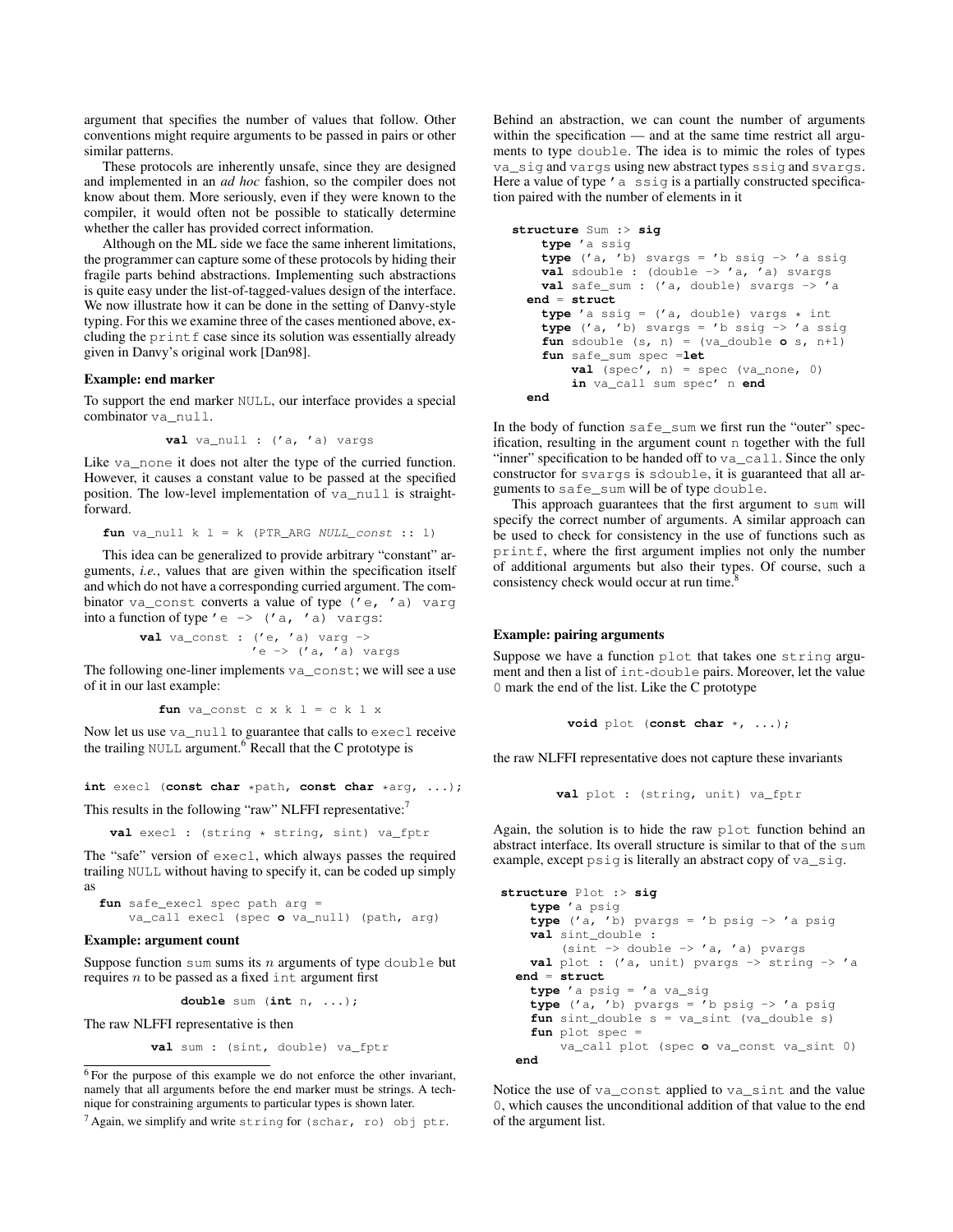

Figure 1. Three pieces of information go into the generation of a run-time call: the calling conventions, the sequence of argument types, and the sequence of corresponding argument values. The time at which the sequence of types is known varies depending on whether or not the function in question is variadic and on whether the call is performed from C or as a foreign call from ML.

# 4. Variadic calls at the machine level

Despite being conceptually straightforward, the remaining piece of a foreign-function interface is a challenge to implement. To make a foreign call, we must execute a particular sequence of machine instructions that first place arguments in specific machine registers and stack locations, then call the foreign function, and finally obtain the return result. We call this sequence of instructions the *calling sequence*. On most architectures, calling sequences for variadic functions are either identical to or are slightly more complex than fixed-arity functions, but, as we will see, variadic calling sequences are significantly trickier to support in ML.

*Example: variadic calling sequence* Here we consider the x86- 64 calling sequence of our running example.

printf("x=%d y=%f", 3, 3.14);

To place arguments, we copy the first two to general-purpose registers using 64- and 32-bit moves respectively and copy the third to a floating-point register using a 64-bit move. Because this function is variadic, we must store the number of floating-point arguments in the  $\text{\$rdx}$  register. This step is only necessary for variadic functions, and is the only variation from a fixed-arity function on the x86-64. After we perform these steps, we jump to the code address of  $print f$ . If the arguments had outnumbered the available registers, we would need to spill some to the stack.

The blueprint for generating calling sequences is the *calling convention*. Calling conventions are a surprisingly difficult part of implementing a compiler, as many researchers have noted [BD95, OLR06]. Conventions tend to vary significantly across different architectures and operating systems, and C conventions are no exception. The official definitions for C conventions consist of elaborate and subtle rules that are often defined in prose. There have been many documented cases where the conventions themselves were buggy or imprecise or where compilers had incorrect encodings of the conventions.

Language-based approaches have proven to be an elegant solution for implementing calling conventions. Two successful examples of this approach are CCL [BD95] and staged allocation [OLR06]. Their basic technique is as follows. They define a domain-specific language for specifying calling conventions, and an allocator machine. The allocator machine takes a calling convention specification and a function prototype, and assigns the argument and return parameters to machine locations. For instance, suppose we fed our  $print$   $\epsilon$  example to the allocator machine. We would get back the locations we need for passing the parameters, which are the two general-purpose registers and the floating-point register. With these locations in hand, the compiler can easily generate the full calling sequence.

The final step of the language-based approach, statically generating the calling sequence, does not work for our variadic calls. For reasons we describe below, we must instead rely on dynamic techniques. As illustrated in Figure 1, there are three major pieces of information that must be available by the time a foreign function call is generated.

- 1. The calling conventions for the current combination of machine architecture, operating system, and compiler.
- 2. The sequence of types corresponding to the arguments of a particular call.
- 3. The sequence of argument values.

These three pieces become available at different times. Calling conventions are fixed for a given compiler on a given platform. At the other extreme, argument values generally do not become available until the call is actually to be performed at runtime. The time at which the types of the arguments become known differs depending on the kind of function that is being called and also depending on whether the call is native or foreign.

- For ordinary (fixed-arity) functions, the types are given by the prototype. They do not vary with call sites.
- For variadic functions to be called from C, the types become known locally on a per call site basis.
- For variadic functions to be called from ML, the types become available along with the corresponding argument values at runtime.<sup>9</sup>

To generate the calling sequence for a particular call, one only needs to know the first two pieces of information: the calling conventions and the sequence of types. As we have explained, in ML we do not have a good handle on the argument types until run time. Thus, the caller must be able to perform *any* calling sequence on the fly, which makes supporting variadic calls a thorny issue.

Because of these challenges, existing foreign-interface mechanisms for strongly-typed languages omit support for variadic functions. It turns out, however, that with the right choice of techniques and the resuse of existing machinery for generating calling sequences, we can implement variadic function calls as a retargetable and portable library. To do so, we must overcome a major technical challenge: how can we perform any calling sequence on the fly,

<sup>8</sup> Some C compilers perform this particular test (*i.e.*, consistency of arguments for printf and its brethren) statically. However, this is a fairly brittle ad-hoc solution, since it does not generalize to user-defined functions and argument-passing protocols or even just the situation where the format string is not statically known.

<sup>&</sup>lt;sup>9</sup> In principle, at least for Standard ML, the types could be obtained from a whole-program analysis. But this relies on certain fragile properties of the type system, e.g., the absence of polymorphic recursion.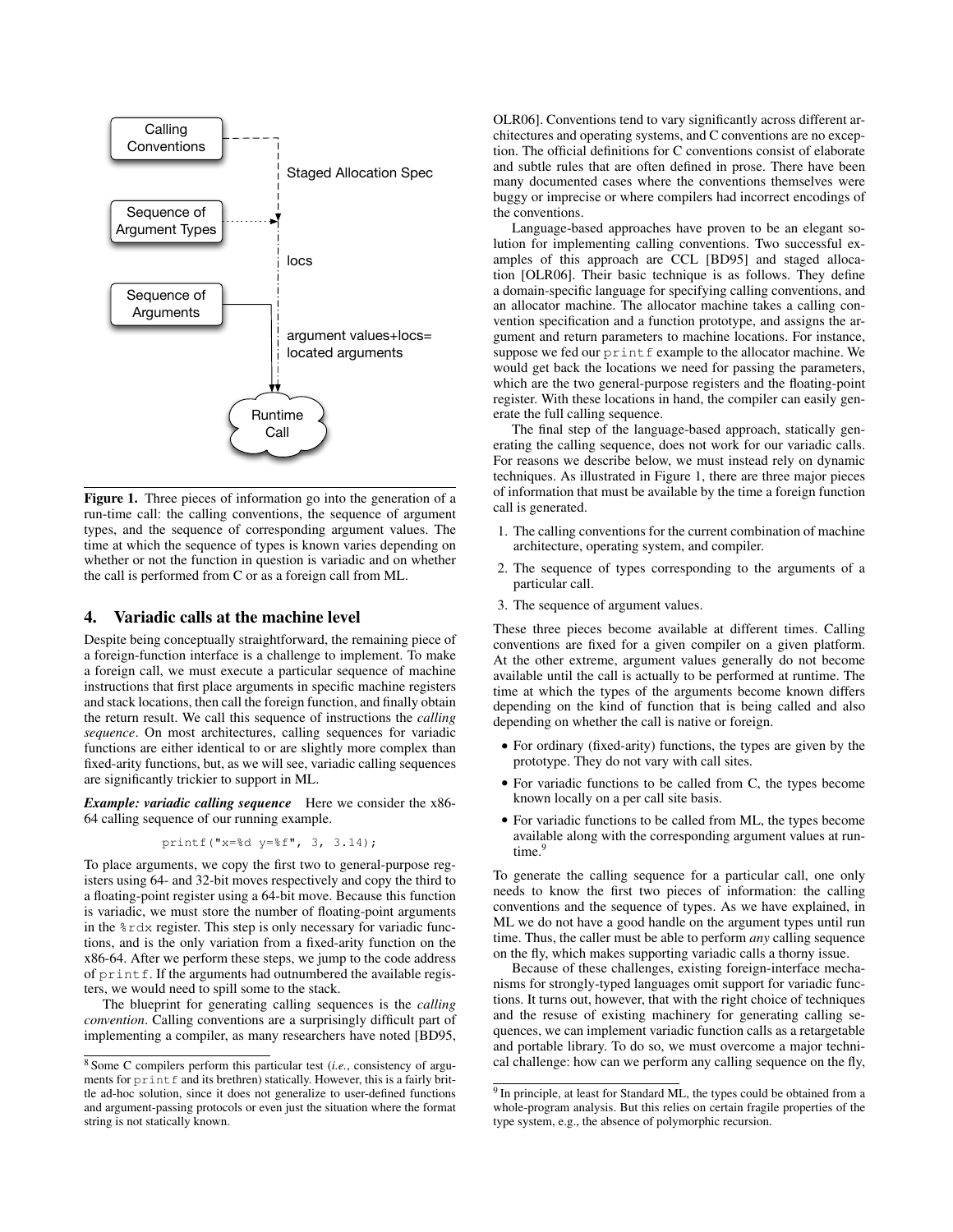

**Figure 2.** Calling  $f arg_1 \ldots arg_n$  from SML

but at the same time maintain a reasonable complexity budget? Our solution rests on the following two insights:

- First insight We can re-use the language-based approaches, *e.g.* staged allocation, to allocate machine locations just before we need them. Although this step gets us most of the way to a solution, we are seemingly stuck: somehow we need to turn those locations into a calling sequence. One could imagine using a just-in-time compiler to generate calling sequences on the fly, but SML/NJ does not provide such a feature.
- Second insight Instead of generating code, we can program an *interpreter* to perform the calling sequence on the fly. For each step of the calling sequence, the interpreter processes instructions such as, "move the 32-bit integer argument  $x$  into register  $r$ ", or "move the 64-bit floating-point argument  $y$  into stack location l". We store these instructions in a data structure that we have dubbed a *located argument*.

Figure 2 gives an overview of the way that a variadic-function call is implemented in our system. As shown in this figure, making the call to a variadic function  $f$  consists of the following steps:

1. A sequence of tagged arguments  $arg_1, \ldots, arg_n$  to a sequence of argument locations  $loc_1, \ldots, loc_n$ .

|                                                        | $=$ GPR<br>I GSTK<br>I FPR<br>I FSTK | datatype loc_kind |  |
|--------------------------------------------------------|--------------------------------------|-------------------|--|
| <b>type</b> req = (width $\star$ loc kind $\star$ int) |                                      |                   |  |

Figure 3. Requests in staged allocation.

- 2. Convert each  $arg_i / loc_i$  pair to the located argument  $larg_i$  and then these located arguments are passed to the call-sequence interpreter.
- 3. Interpret each  $larg_i$  in order, and finally make the call to f.

The first two steps are implemented in SML, while the interpreter is a machine-generated assembly routine.

# 5. Argument assembly

For this step of our implementation, we draw upon the technique of staged allocation [OLR06]. We made this design choice for several reasons. The implementation effort is minimal: the stagedallocation machine, which is the bulk of the code, is defined by a succinct operational semantics with 17 state transitions. Many calling conventions are already supported, so getting the details right is dead simple. And we have already implemented staged allocation as a stand-alone library that is included with the MLRisc code-generation framework.

The main idea of staged allocation is to view the placement of parameters as an allocation problem. Each parameter is assigned a *request*, which consists of an integer bit width; a kind, which indicates the kind of location in which a parameter might be passed; and an integer alignment that constrains the address of whatever memory location holds the parameter. Figure 3 shows our encoding of requests. For generality, the original staged-allocation work does not specify all of the kinds that are necessary, but we can be explicit and use only those necessary for C: integer registers and stack locations and floating-point registers and stack locations.

We convert an argument to a request by obtaining the width, kind and alignment. These details are architecture specific and uninteresting, so for our discussion we assume that the following function is available.

```
fun argToRequest (a : arg) =
        (widthOfArg a,
         kindOfArg a,
         alignOfArg a)
```
Recall our example of printf from Section 4, We represent its arguments as follows,

[PTR\_ARG 0x102200, SINT\_ARG 3, DOUBLE\_ARG 3.14]

where the address  $0x102200$  is a pointer to the string " $x=8d$  $y=\text{\$f}$ ". On the x86-64 these arguments would yield the following requests.

[(64, GPR, 8), (32, GPR, 8), (64, FPR, 8)]

#### 5.1 Calling conventions

In staged allocation, we specify calling conventions in a small formal language. Instructions in this language are called *stages*. A stage receives a request and either modifies that request and passes it on to a future stage or the stage attempts to allocate a location. Calling conventions usually consist of two sequences of stages, one that specifies how to pass parameters and one that specifies how to return results.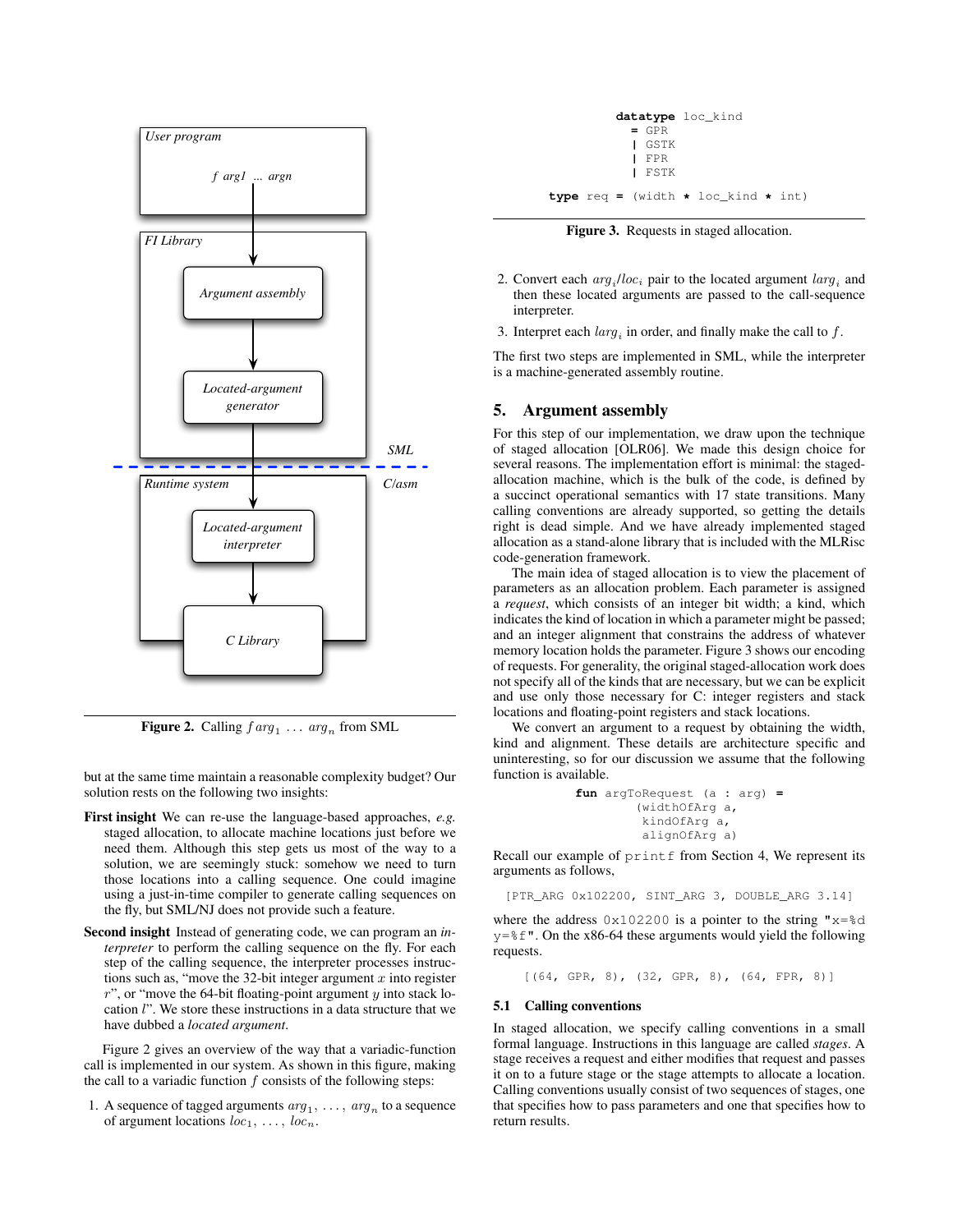```
structure SA = StagedAllocation
val [cParamStk, cParamGpr, cParamFpr] =
       [SA.freshCounter (), SA.freshCounter (),
          SA.freshCounter ()]
val [cRetGpr, cRetFpr] =
```

```
[SA.freshCounter (), SA.freshCounter ()]
```
#### Store

```
val store0 =
     SA.init [cParamStk, cParamGpr, cParamFpr,
              cRetFpr, cRetGpr]
```
# Registers

```
val paramGprs = [rdi, rsi, rdx, rcx, r8, r9]
val paramFprs = [xmm0, xmm1, xmm2, xmm3, xmm4,
                    xmm5, xmm6, xmm7]
val retGprs = [rax, rdx]
val retFprs = [xmm0, xmm1]
```
# Argument-passing specification

```
val params : SA.stage list = [
    (* state 1 *)SA.WIDEN (fn w => Int.max (64, w)),
     (* state 2 *)<br>SA.CHOICE
                   (* stage 2.1 *)(fn (w, k, store) => k = GPR,
         SA.SEQ [
             SA.BITCOUNTER cParamGpr,
            SA.REGS_BY_BITS(cParamGpr, paramGprs)
        ]), (* stage 2.2 *)
         (fn (w, k, store) => k = FPR,
         SA.SEQ [
            SA.BITCOUNTER cParamFpr,
            SA.REGS_BY_BITS(cParamFpr, paramFprs)
        ]), (* stage 2.3 *)
         (fn (w, k, store) =>
                 k = GSTK orelse k = FSTK,
         SA.OVERFLOW {counter=cParamStk,
                       blockDirection=SA.UP,
                       maxAlign=16})
      ],
     (* state 3 *)SA.OVERFLOW {counter=cParamStk,
                    blockDirection=SA.UP,
                    maxAlign=16}
    ]
Returning specification
```

```
val rets : SA.stage list = [
      SA.WIDEN (fn w => Int.max (64, w)),
      SA. CHOICE [
        (fn (w, k, store) => k = GPR,
         SA.SEO [
            SA.BITCOUNTER cRetGpr,
            SA.REGS_BY_BITS (cRetGpr, retGprs)]),
        (fn (w, k, store) => k = FPR,
         SA.SEQ [
            SA.BITCOUNTER cRetFpr,
            SA.REGS_BY_BITS (cRetGpr, retFprs)])]
      ]
```


*Example: x86-64 calling convention* Figure 4 shows our encoding of the C calling convention for the x86-64. We need several pieces to make the full specification.

Counters These variables track the state of the allocation sequence. For example, the counter cPassStk holds the stack offset and the counter cPassGpr holds the bits allocated to the parameter-passing integer registers.

Store This container maps counters to their integer values.

- Registers These lists include all the possible registers for passing parameters and returning values.
- Argument-passing specification This sequence of stages encodes how to pass arguments. In the first stage, we widen the bit width of the request up to 64 bits. We then enter a *choice* stage, where we evaluate a predicate that receives the triple  $(w, k, k)$ store) and makes a decision based on the kind k. If the kind of request is an integer (Stage 2.1), we try to allocate a general-purpose register. This process entails incrementing the bit counter with the BITCOUNTER instruction and then picking out the next available register with the REGS\_BY\_BITS instruction. The process is similar for floating-point requests (Stage 2.2). In the case that we must pass the request in memory (Stage 2.3), we allocate bytes from the *overflow block*, which in our case is just the C stack. The direction UP causes us to allocate from higher to lower addresses. The alignment can be at most 16-bytes. If none of the previous choices are taken (Stage 3), we allocate bytes for the request on the stack.
- Returning specification This sequences of stages encodes how to pass return parameters. The rules are similar to how we pass arguments, except for a couple differences. Return parameters use a separate set of registers, and there are no rules for passing on the stack. This omission appears wrong, since the x86-64 conventions specify that structs are returned on the stack. But because the *caller* is responsible for allocating stack space, we do not need to worry about it here.

# 5.2 The staged allocation machine

The heart of staged allocation is an allocator machine that is defined by an operational semantics. This machine takes a callingconvention specification, a store, and sequence of requests, and it returns a machine location. We represent machine locations by the loc datatype.

```
datatype loc
  = REG of reg
  | BLOCK_OFFSET of int
  | COMBINE of (loc * loc)
  | NARROW of (loc * width * loc_kind)
```
Registers and stack offsets have the expected meaning. There are also composite locations, which include combinations and narrowing. Narrowed locations specify a necessary run-time type coercion. As an example, to pass a char parameter on the x86-64, we need to coerce it to a long.

The allocate function implements a single step of the machine; each step consumes a calling convention, request, and store, and returns a location and a modified store.

```
val allocate : stage list -> (req * store)
                   -> (loc * store)
```
Using standard techniques, we lift our machine to operate on sequences of requests.

```
val allocateSeq : stage list -> (req list * store)
                    -> (loc list * store)
```
# 5.3 Dynamically invoking staged allocation

The code in Figure 5 shows our run-time technique for invoking staged allocation. To select the appropriate calling conventions, we dynamically check the architecture and the operating system if necessary.

*Example: x86-64 locations* If hand staged allocation the requests from our printf example, we get back x86-64 registers for passing our parameters.

# **Counters**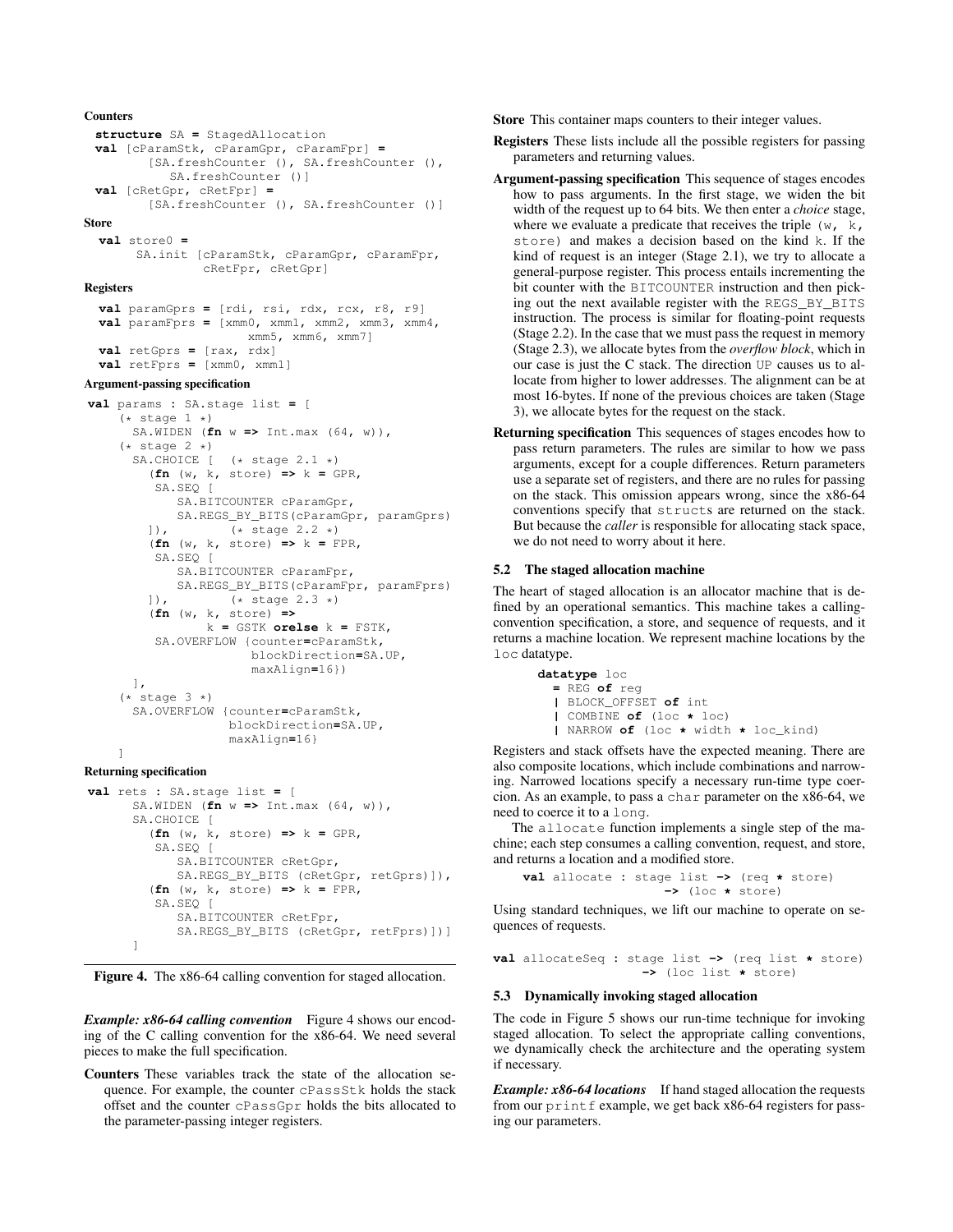```
fun dynStagedAlloc reqs = let
      val (params, store0) =
            if (Compiler.architecture = "x86_64")
               then (X8664CConv.params,
                     X8664CConv.store0)
            else (* handle other machines *)
                  ...
      val (seq, _) =
            allocateSeq params (reqs, store0)
      in
         seq
      end
```
Figure 5. Calling staged allocation for different machines.

```
[NARROW(REG rdi, 64, GPR),
NARROW(REG rsi, 64, GPR),
NARROW(REG xmm0, 64, FPR)]
```
*Example: Sparc locations* For variety, we consider our print f example on the Sparc. We pass the first two parameters in generalpurpose registers as before, but pass the floating-point parameter in *two general purpose registers*.

```
[NARROW(REG r8, 32, GPR),
NARROW(REG r9, 32, GPR),
COMBINE (
  NARROW(REG r10, 32, GPR),
  NARROW(REG r11, 32, GPR))]
```
### 6. Located arguments

Conceptually, the runtime interpreter takes the list of locations (type loc) and the corresponding list of argument values. Based on the location information it places each argument in the correct register or stack location and then dispatches the call by jumping to the entry point of the function.

To minimize the complexity of the interpreter, it is useful to pre-process its arguments by combining each argument value with its location information. During this process we also flatten the arguments. The resulting combination of a flattened argument and its location is what we call a located argument. It contains just enough information to encode a single step of the calling sequence.

- arg contains the actual argument data;
- k specifies the location kind as in staged allocation;
- width is the actual bit width of the argument;
- narrowing specifies a possible narrowing of the argument;
- loc specifies either the register id or the stack offset for storing the argument;
- offset is the offset into the argument data. A nonzero offset indicates that the argument is split across multiple hardware locations. We scale the offset by the width field.

```
type located_argument = {
           arg : arg,
           k : loc_kind,
           width : int,
           narrowing : int option,
           loc : int,
           offset : int
         }
```
Given an argument and a staged-allocation location, it is trivial to create the corresponding located arguments. We support only a single narrowing operation per location, as is sufficient for most machines. Combined locations, on the other hand, require multiple located arguments, with each differentiated by its offset. Thus,

```
typedef void* Word_t;
enum loc_kind { GPR=0, FPR, GSTK, FSTK };
struct located_arg_s {
    union {
       Word_t* p; long l; int i;
       char* s; double d;
    } arg;
    loc_kind k;
    int width;
    int narrowing;
    int loc;
    int offset;
};
```
Figure 6. The C encoding for located arguments.

we define the function below, which takes an argument and a location and returns one or more located arguments.

```
val mkLocatedArg : (arg * loc)
                       -> located_argument list
```
We lift this function to sequences of arguments by using a pairwise map, where the lengths of the two input lists are the same.

```
val mkLocatedArgs =
```
List.concat o ListPair.mapEq mkLocatedArg

Returning to our printf example , we have the following located arguments (on the x86-64).

```
[ { arg=PTR_ARG 0x102200, k=GPR, width=64,
   narrowing=NONE, loc=rdi, offset=0 },
  { arg=SINT_ARG 3, k=GPR, width=32,
   narrowing=SOME 64, loc=rsi, offset=0 },
  { arg=DOUBLE_ARG 3.14, k=FPR, width=64,
   narrowing=NONE, loc=xmm0, offset=0 } ]
```
#### 7. The interpreter

Unfortunately, we cannot simply pass the located argument list directly to our interpreter, since we are unable to know which way SML/NJ lays out this structure in memory. So, instead we marshal the located arguments using a standard data layout.

**val** marshalLocdArgs **:** located\_argument list **->** C.ptr

To keep the implementation portable, we require that the layout conforms to that of the C struct in Figure 6.

In this process, we are also responsible for allocating space for the located arguments. Our implementation currently uses heap allocation through malloc for simplicity, but a more efficient alternative is to allocate space on the stack.

#### 7.1 Connecting ML and the interpreter

Although it is implemented as an assembly routine, we have chosen to make our interpreter appear to outside code as an ordinary C function. Specifically, the interpreter has a standard C prologue and epilogue. This choice might be slightly less efficient than using some specialized calling convention, but we believe that in this case portability is more important. Because it has a fixed-arity C prototype, any compiler that supports ordinary C calls can use our interpreter.

We give our interpreter the *static* C interface below. It takes a pointer to the vararg function we want to call and the locatedargument data structure, and carries out the vararg call.

**extern** void**\*** VarArgInterp ( void**\*** varFun, **struct** located\_arg\_s**\*** locdArgs, int nArgs);

With all these pieces in place, we can connect our ML program to our interpreter. Figure 7 shows this implementation, which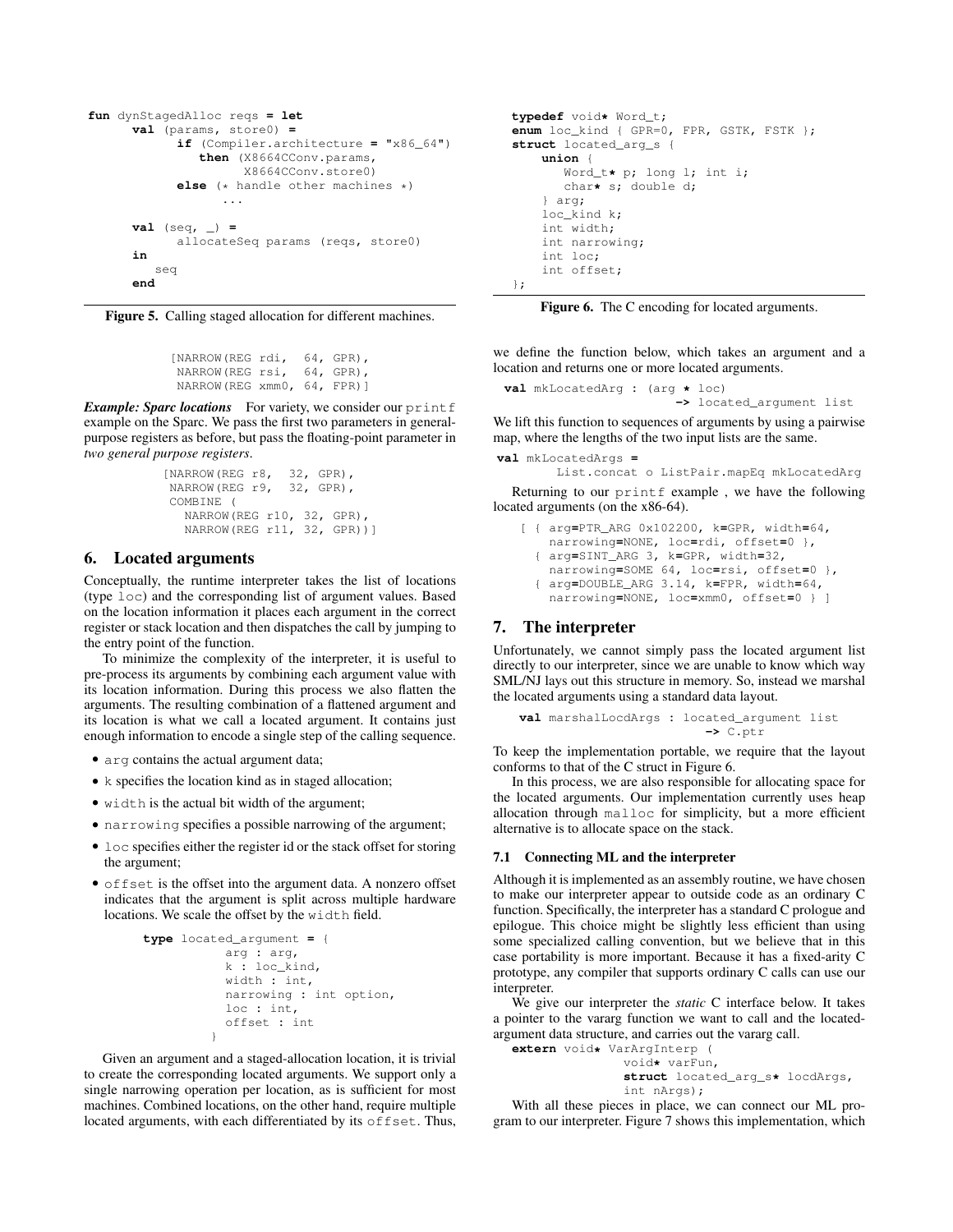```
fun dispatch_lowlevel_call (cFun, args) = let
        val reqs = List.map argToRequest args
        val locs = dynStagedAlloc reqs
        val locdArgs =
               mkLocatedArgs (args, locs)
        val nLocdArgs = List.length locdArgs
        val locdArgsForC =
                marshalLocdArgs locdArgs
        in
           primApplyCFun(VarargInterp,
                 cFun,
                 locdArgsForC,
                 nLocdArgs)
        end
```
Figure 7. Connecting ML to our interpreter.

```
for i in 0 ... nArgs-1
  if locdArgs[i].kind = GPR
   then if locdArgs[i].width = 32
    then if locdArgs[i].narrowing = 0
      then if locdArgs[i].loc = r0
        then
         let \dot{1} = locdArgs[i].offset * 4
         load.32 locdArgs[i].arg.s[j] into reg0
        ...
      ...
    ...
  ...
end for
call *varFn
```
Figure 8. Pseudocode for our vararg interpreter. The temporary j is the byte offset into the argument.

allocates locations, creates located arguments, marshals them for C, and finally passes them to our interpreter. We use the compiler's existing C-calling facility, which in our case is called primApplyCFun. As mentioned before, nothing special happens here, so any standard C-calling facility will do.

# 7.2 Implementing the interpreter

The pseudocode in Figure 8 is a sketch of our interpreter. For each located argument, we wind through a series of alternatives for where to place the argument. We represent each of these alternatives as a branch in the code. By doing so we free up as many registers as possible, since we are effectively encoding all intermediate steps in the program counter. The interpreter first resolves the kind, the width, the potentially necessary coercion, and the destination location. Next the interpreter places a chunk of the argument in the destination.

The nested branching structure of the interpreter leads to tedious and delicate implementations for each architecture. The x86-64, for example, requires cases for each of its 16 general-purpose and 16 floating-point registers. For each register it requires cases for the two possible sizes, an so on. In the end, the interpreter needs to cover more cases than we care to encode by hand.

#### 7.3 Generating the interpreter

Luckily, we can use an off-the-shelf tool to generate our interpreter from a single source, and thereby keep all hand-written code in ML. To accomplish this task we use MLRisc, the retargetable code generator for SML/NJ [GGR94]. MLRisc models a generic RISC architecture with a simple register-transfer language called MLTree. We code our interpreter once as an MLTree program, and generate it for each supported architecture. Since we are able to

```
functor GenCoreInterpFn (
     val paramGprs : reg list
     val paramFprs : reg list
     val gprWidths : width list
     val fprWidths : width list
     val spReg : T.rexp
     val defaultWidth : width
     val callerSaveRegs : reg list
     val callerSaveFRegs : reg list
) :
  sig
    val genCoreInterp : {
           varFn : T.rexp,
           locdArgsPtr: reg,
           nArgs : T.rexp
        } -> T.stm list
  end
```
Figure 9. Signature of our interpreter generator.

generate all of the cases automatically, the generator code turns out to be fewer than 400 lines of SML code!

Our implementation generates MLTree programs, which are defined in the module below.

**structure** T **:** MLTREE

The relevant parts of this language are tree expressions, which have the type T.rexp, and statements, which have the type T.stm. Tree expressions perform operations over registers. The tree below, for example, perfoms a 64-bit addition of a temporary register and the value at the top of the stack.

```
T.ADD(64,
    T.REG(64, tmpReg),
    T.LOAD(64, T.REG(64, rsp)))
```
Statements are effectful operations that include stores, moves, and control transfers. The statement below copies a 64-bit integer literal into a temporary register.

```
T.MV(64, tmpReg, T.LI(64, 128))
```
Our interpreter consists of a single *architecture-independent* core generator and several *machine-specific* wrappers. Figure 9 contains the signature for our core generator. We have implemented this generator as an ML functor that takes some machine-specific parameters and exports a generator function. More specifically, our functor takes the lists of parameter registers, the possible register widths, the expression containing the stack-pointer register, the default bit width, and the caller-save registers.

Our core generator genCoreInterp takes a pointer to the C function, a pointer to the located argument structure, and the number of located arguments. The statements that the generator returns are exactly those statements in Figure 8.

Each machine-dependent wrapper has a different instantiation of the core generator functor, and has code for the C prologue and epilogue. We show these pieces of code for x86-64 in Figures 10 and 11 respectively. To generate the C prologue and epilogue, we place the architecture-independent code, coreStms, between the C prologue and epilogue. We also initialize the arguments register and the %rax register. As mentioned in Section 4, this register must contain an upper bound on the number of floating-point registers used in the call, so we initialize it to the number of possible floatingpoint parameter registers.

Once we have generated the statements for our interpreter, ML-Risc takes over and produces an assembly file. From here, it is easy to generate a dynamically-linked library so that we can call the interpreter from ML.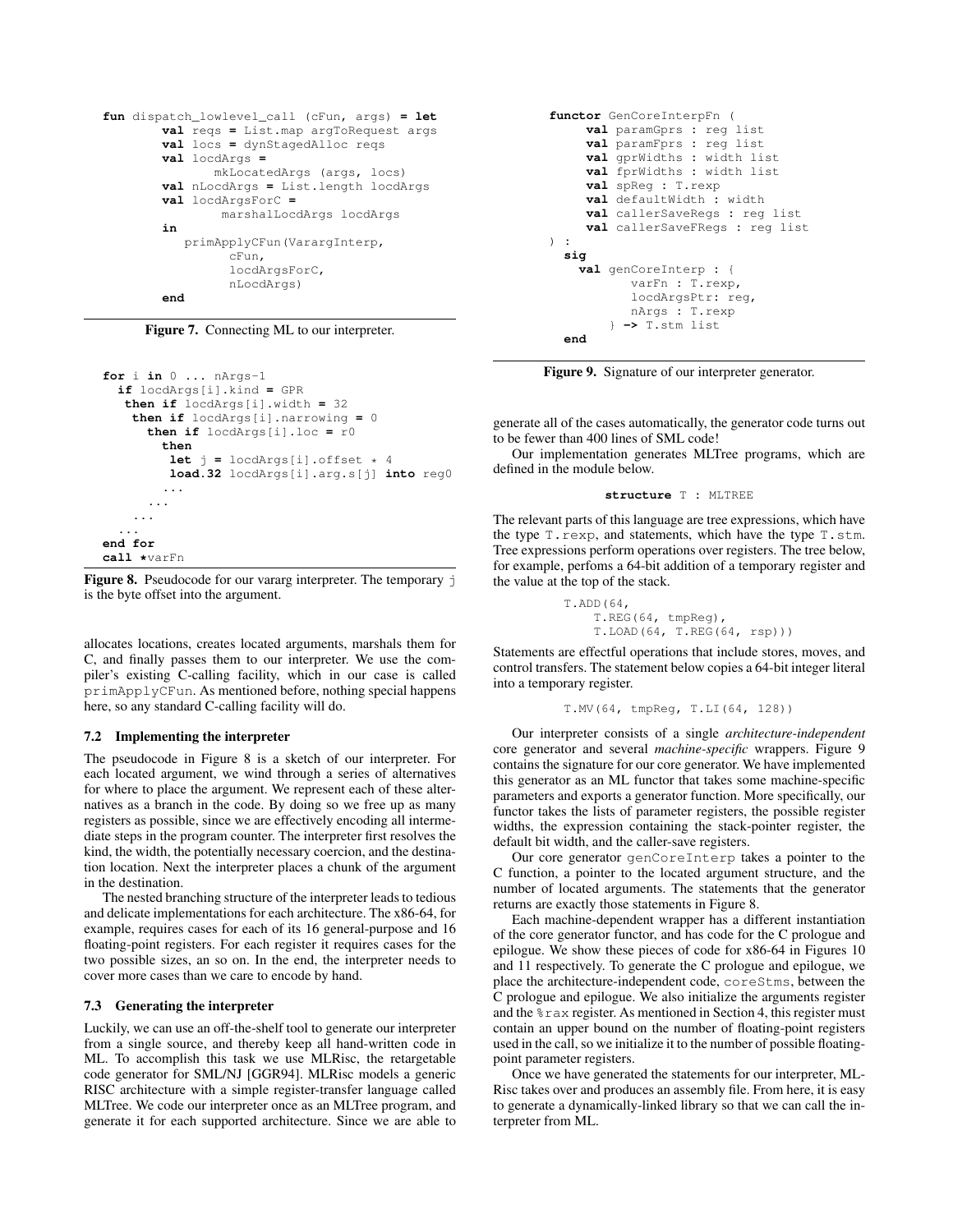```
structure GenCoreInterpX8664 =
    GenCoreInterpFn (
        val paramGprs = paramGprs
        val paramFprs = paramFprs
        val gprWidths = [8, 16, 32, 64]
        val fprWidths = [32, 64]
        val spReg = T.REG(64, rsp)
        val defaultWidth = 64
        val callerSaveRegs = callerSaveRegs
        val calleeSaveRegs = calleeSaveFRegs)
```
Figure 10. Instantiation of the core generator for x86-64.

```
fun genX8664Interp () = let
      val lab = Label.global "VarArgInterp"
      val argsReg = newReg()
      val coreStms =
               GenCoreInterp.genCoreInterp {
                   cFun=param1,
                   argsReg=argsReg,
                   nArgs=param3
                  }
      in
         (lab,
          List.concat [
            cPrologue
            [T.MV(64, argsReg, param2)],
            [T.MV(8, rax,
                   T.LI (8, List.length paramFprs))],
            coreStms,
            cEpilogue
            \begin{array}{c} \end{array}])
       end
```
Figure 11. The x86-64 interpreter-generator wrapper.

### 8. Related work

As discussed in the text, the typing scheme for variadic functions described in Section 3.3 was inspired by Danvy's implementation of unparsing functions in SML [Dan98]. The key difference between our work and his is that he was focused on providing a strongly-typed variadic signature to a specific class of SML functions, whereas we are providing a strongly-typed signature for variadic C functions.

Java is an example of a strongly-typed language that has builtin support for variadic functions. In Java, the arguments must all have the same type and the compiler automatically assembles them into a single array argument. In effect, Java uses the typing scheme described in Section 3.2.

Our implementation of variadic function calls is influenced by the work on state-machine-based descriptions of calling conventions [BD95, OLR06]. The difference between their work and ours is the difference between compilers and interpreters. They use a state machine to map a sequence of argument types to the callingsequence machine code, whereas we map the argument types to a sequence of argument locations that are then interpreted to perform the call.

There are at least two C libraries for constructing function calls that have some similarities to our work. The GNU FFCall library provides a mechanism for constructing variadic function calls at runtime in C code.<sup>10</sup> It is designed to be used in embedded inter-

preters, but could possibly be used to generate calling conventions in a foreign-interface implementation. The main obstacle to such use is that the FFCall API is implemented using C-preprocessor macros. The implementation of variadic calls in FFCall consists of several thousand lines of hand-written C code that embodies the calling conventions of the specific architectures, whereas our generator is fewer than 400 lines of machine independent code.<sup>11</sup>

The libFFI library<sup>12</sup> is also designed to support calling C functions from interpreters, but, unlike FFCall, it does not directly target variadic functions.<sup>13</sup> To call a C function using libFFI, one first prepares the call by passing libFFI an array of type descriptors (the sequence of types in Figure 1), which yields a descriptor. The descriptor is then combined with an array of arguments to make calls to the function. This library is implemented using a combination of hand-written, machine and ABI-specific C and assembly code.

# 9. Conclusion

Existing foreign interface mechanisms for statically-typed languages do not support variadic functions. In this paper, we have described an extension to the NLFFI library to support variadic functions. We showed how to handle the static typing of variadic functions in the NLFFI framework. Next, we described an interpreter for performing variadic calls. We made two critical design decisions to reduce the implementation complexity. First, we reuse much of the compiler's calling-convention framework and, second, we generate our interpreter from a single source using the MLRisc framework.

We have kept our implementation down to a relatively small line count. Not counting the NLFFI component, we have about 600 lines of hand-written SML code, although we expect this number to increase slightly as we prepare a full release. This number contrasts with several thousand lines of handwritten C and assembly code to support these platforms in libFFI. The table below breaks down the different parts of our implementation by code size.

| code base                             | lines of SML code |
|---------------------------------------|-------------------|
| argument assembly (staged allocation) | < 400             |
| located arguments and marshaling      | < 200             |
| interpreter generator                 | < 400             |

Note that the first code base, staged allocation, is part of a separate library that the compiler also uses to generate C calls. So, even though there are quite a few lines of code, we do not count them as part of our variadic-call implementation.

We have implemented the mechanism for variadic calls on the x86 and x86-64, although, since SML/NJ does not currently support the x86-64 ISA, we have only tested the interpreter on that platform. We plan to extend our implementation to other architectures, including the Sparc and PowerPC, in the near future.

Another benefit of our technique is *retargetability*. Because our interpreter is an assembly program with C calling conventions, we can port it to any compiler that supports C calls. We plan to port our implementation to the MLton compiler in the near future.

# References

[ATe] *The ATerm Programming Guide*. Available from http: //homepages.cwi.nl/˜daybuild/daily-books/ technology/aterm-guide/aterm-guide.html.

<sup>10</sup> There is no published description of FFCall, but the manual pages are available at http://www.haible.de/bruno/ packages-ffcall.html.

<sup>11</sup> Of course, we are relying on the MLRisc framework's knowledge of C calling conventions.

<sup>12</sup> The libFFI source and documentation is available from http:// sources.redhat.com/libffi/.

<sup>&</sup>lt;sup>13</sup> On many architectures it is possible to call variadic functions using libFFI to set up the call, but it depends on the ABI.